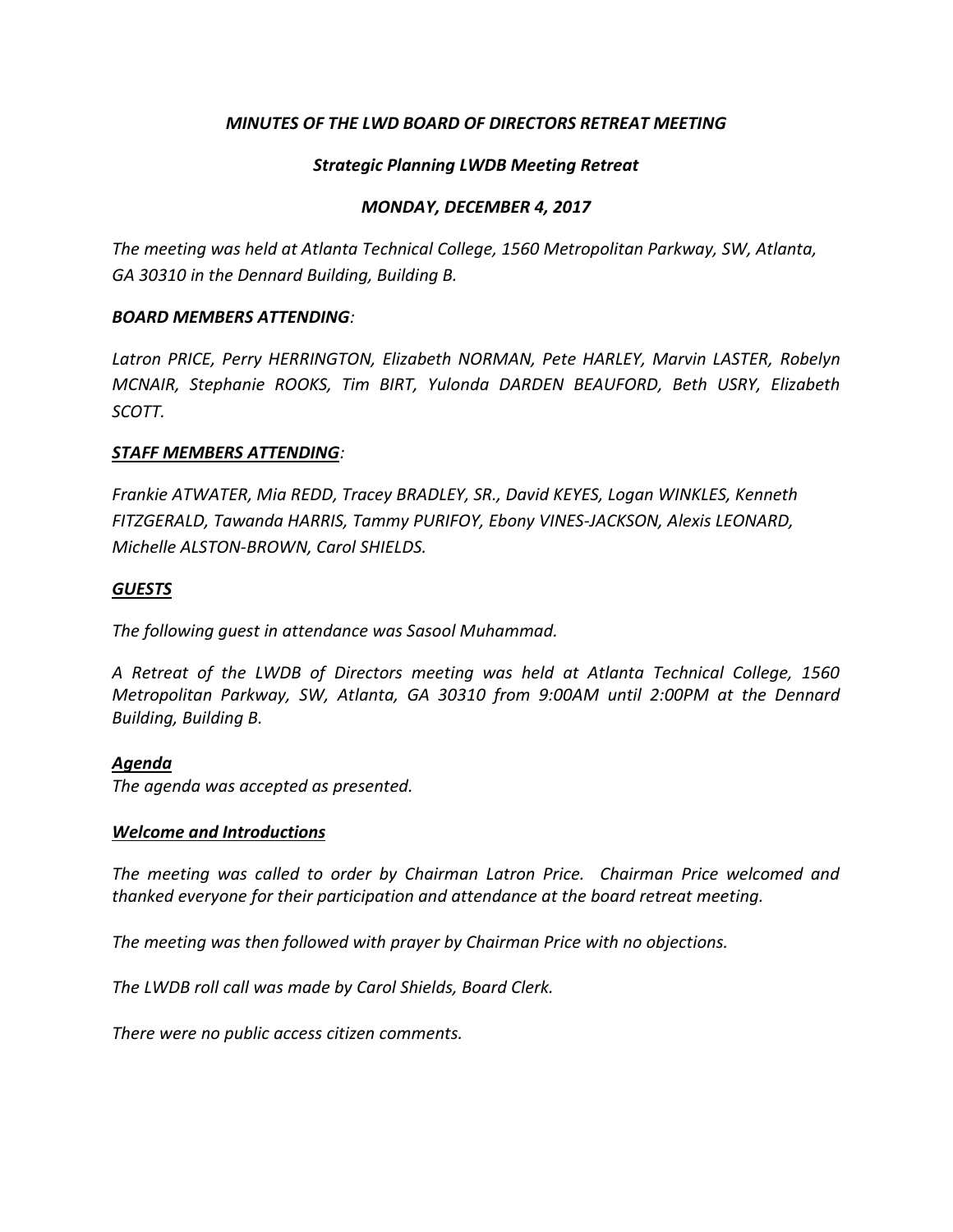### *Minutes and Committee Reports*

*Approval of Minutes and Committee Reports were not on the agenda due to this was the end of year board retreat meeting which took the place of the December 21, 2017 board meeting.*

#### *Ice Breaker – Robelyn McNair*

*Following the roll call, Robelyn McNair started the training session of the retreat meeting with an ice breaker entitled "Who Are You". The entire group participated and enjoyed learning more about each other and this activity helped get things off to a great start.* 

### *County Manager/Chief Strategy Officer*

*Dick Anderson, County Manager and Anna Roach, Chief Strategy Officer attended the board meeting. They both had an opportunity to address and meet some of the board members present and discuss the upcoming changes with the Workforce Development Division as they plan to consolidate WDD with Select Fulton in 2018. Dick Anderson advised the board that Workforce Development will be going under Select Fulton. With new initiatives for Fulton County in 2018, this would be great for Fulton County to serve our community under Economic Development. Anna Roach agreed and advised that additional information would be forthcoming during this transitional process. There will be ongoing meetings in the future in order to get processes underway under the new leadership of Executive Director, Al Nash.* 

#### *New Members Orientation*

*New Members Orientation was given by several WIOA staff members to include Kenneth Fitzgerald, Tammy Purifoy, Tawanda Harris, and Ebony Vines–Jackson. The board committee previewed a power point presentation by the staff. Kenneth Fitzgerald discussed the mission, vision, levels of services to include basic, individualized and follow up career services. Tammy Purifoy and Tawanda Harris discussed residency as a customer in City of Atlanta, priority of services to veterans, basic skill deficient adults, low income adults, and person with disabilities. Ebony Vines-Jacksons gave an overview and information on how to become a new provider in Fulton County and resources for training providers. The information was very information and allowed the board members present to be enlightened from the process of becoming eligible for the WIOA program, go into training, complete training, get employed and how to become a provider with Fulton County.* 

### *Board Members Responsibilities*

*Staff Attorney Logan Winkles presented a power point presentation of the roles and responsibilities of the LWD Board members. Some information included in the presentation were the level of partnerships to include federal, state, regional/local government and Local Workforce Development Board. The LWDB was approved in April 15, 2015 and created to help put people back to work. Per Attorney Winkles, as board members, obligations and responsibilities are to advise about labor conditions, engagement with employers, support career paths, recommend and approve programs, and suggest new programs to fund. He discussed shared responsibilities of the LWDB under the board to include creating a budget, conduct oversight of programs, establish one stop delivery system, and submit a four year local*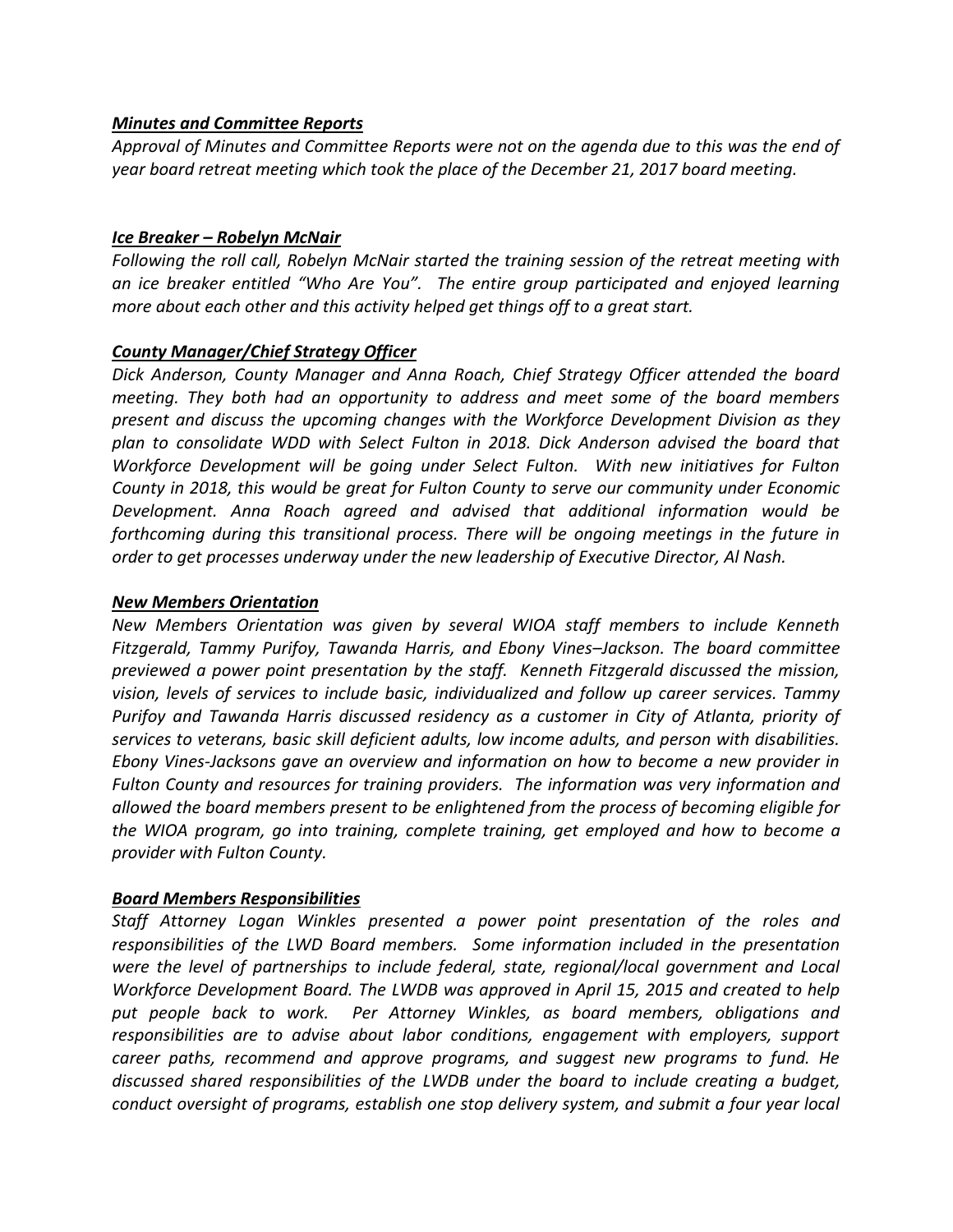*plan. Additionally, Attorney Winkles discussed what their expectations should be from the board to form a partnership included responsive partnership, financial stability and integrity, and shared goals: "All People have Economic Opportunity". Other issues discussed we the membership, bylaws, standing committees, and Fulton County Personnel. During the presentation the board members were able to engage by asking questions in regards to the responsibilities as a board member.*

### *Strategic Planning*

*Division Manager, Tracey Bradley, addressed the board members briefly in reference to Strategic Planning, challenges within the committees, and State monitoring findings. Due to agenda being changed, Chairman recessed the board members for lunch and will begin after lunch with continuation of the meeting.*

*After Lunch, the meeting retreat resumed with further discussions from Chairman Price and Division Manager, Tracey Bradley. Both spoke to the board about the visions and goals for Workforce and overcoming challenges within WDD. Board members had an opportuning to engage as well. The ultimate goal is to get people trained and work. Discussions ensued with goals and responsibilities for the members, collaborations with other organizations, standing committees.* 

*Mr. Bradley discussed several WIGS handouts – WIG LS -16-003 in reference to Guidance Regarding Local Workforce Development Board Standing Committees. Standing committees shall be chaired by a member of the local board, may include other members of the local board, and shall include other individuals appointed by the local board who are not members of the local board and who the local board determines have appropriate experience and expertise. WIG PS 16-007 with an attachment was discussed in regards to WIOA Eligibility Income changes to notify income inclusion for determination of WIOA "low income" eligibility based on total family income. The WIG GA 16-003 was reviewed concerning PY15 Youth Grant Closeout. All PY 15 youth activities and will expire upon the expiration of PY15 Youth grant funds. Also, a printout of the Summary of the Local Area Statistics for Area 6: Worksource Fulton was available for review.* 

*Division Manager gave the board an update on the State Monitoring results were 9 (nine) findings. Finding #7 was related to lack of signed Conflict of Interest Forms. All Conflict of Interest Forms are to be kept on file and available upon request. Therefore on July 1, 2018 Conflict of Interest Forms will have to signed again by all board members. The second finding related to the board was non-compliance with committee requirements. The LWDB violated WIOA statutory requirements regarding standing committees. The Division Manager will provide a corrective action response by January 2, 2018.*

*The Finance and Budget Report did not have to make a report for the meeting.* 

*Tentatively scheduled was for the task committees to break out in their own committees, discuss and come back and discuss what and how their committee could before the members.*